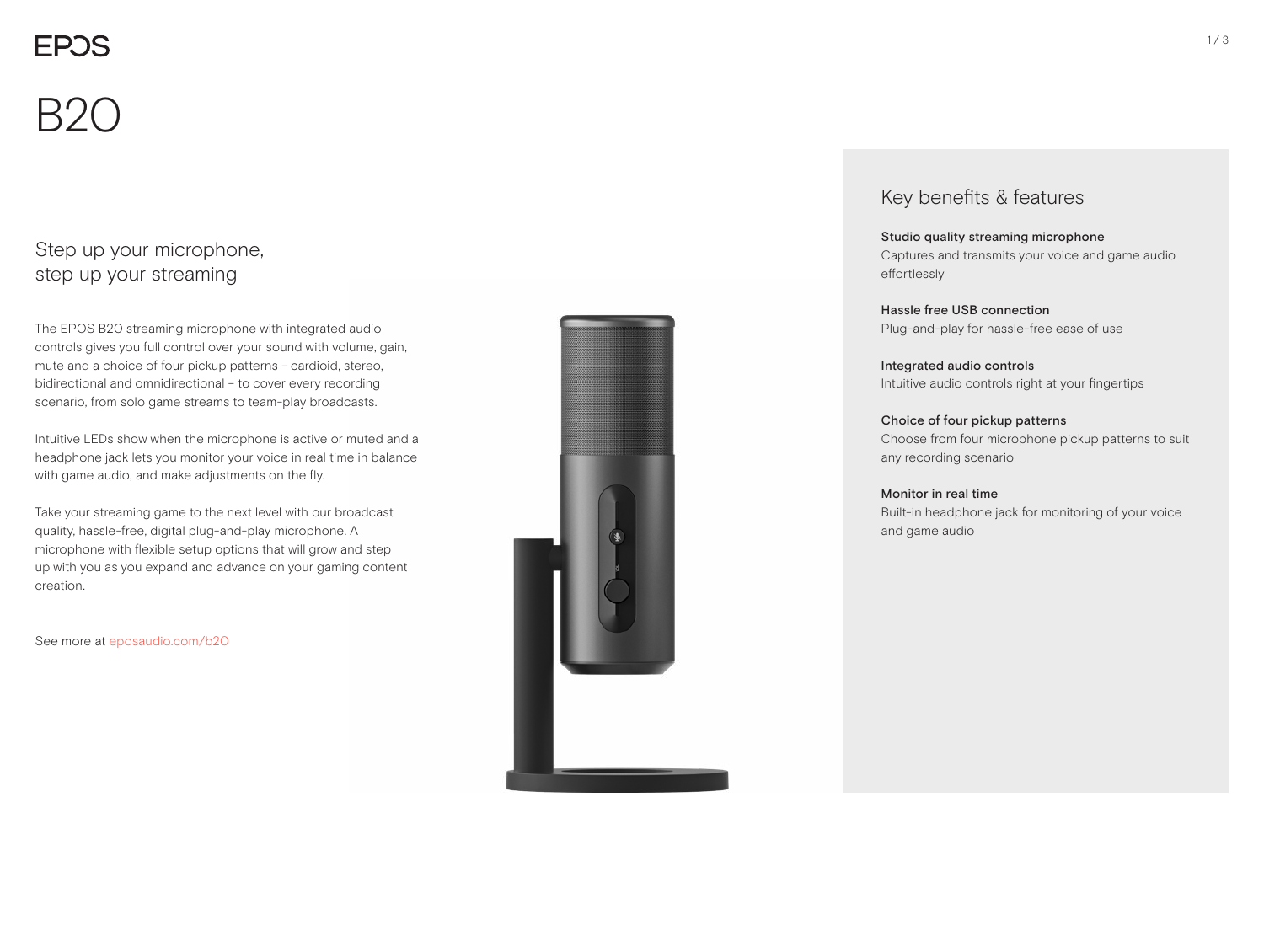# Product data

| General                               |                                                        |
|---------------------------------------|--------------------------------------------------------|
| Controls                              | Gain, Volume knob, Mute button & Pickup pattern switch |
| Cable length                          | 2.9 <sub>m</sub>                                       |
| Connector plugs                       | USB-C & built in 3.5 mm headphone jack                 |
| Compatibility                         | PC, Mac®, PS4™, PS5™                                   |
| Warranty                              | 2 years, international                                 |
|                                       |                                                        |
| Microphone                            |                                                        |
| Frequency response                    | 50-20,000 Hz                                           |
| Pick-up pattern                       | Cardioid, Bidirectional, Omnidirectional, Stereo       |
| Sensitivity                           | -37 dBV/PA                                             |
| Microphone Sensitivity Tolerance (dB) | $+/-$ 3dB                                              |
| Microphone technology                 | Condenser Microphone (3 condenser capsules)            |
| Type                                  | Side-address Microphone                                |
| Thread size                           | 3/8"                                                   |
| Recording sample and bit rate         | 24bit - 48kHz                                          |
| <b>SPI</b>                            | 112dB, 2.5% THD                                        |

| $\sim$ | e e c | . |
|--------|-------|---|
|        |       |   |

| Frequency response           | 20-20,000 Hz      |
|------------------------------|-------------------|
| Impedance                    | $>15$ $\Omega$    |
| <b>THD</b>                   | $< 0.5\%$         |
| Power output                 | 20 mW/16 $\Omega$ |
| Signal to Noise              | 90 dB             |
| Playback sample and bit rate | 24bit - 96kHz     |
|                              |                   |

### Packaging

| Dimension of product packaging<br>$(L \times W \times H)$ | 180 x 104 x 275 mm                                           |
|-----------------------------------------------------------|--------------------------------------------------------------|
| Package weight<br>(incl. complete product and packaging)  | $1,200$ g                                                    |
| Dimension of master carton<br>$(L \times W \times H)$     | 442 x 315 x 192 mm                                           |
| Units in distributor master carton                        | 4                                                            |
| Languages                                                 | English, German, French, Japanese, Russian, Spanish          |
| <b>Content of delivery</b>                                |                                                              |
| What's in the box                                         | Desk-stand, 2.9 m USB cable, Safety Guide, Quick Start Guide |